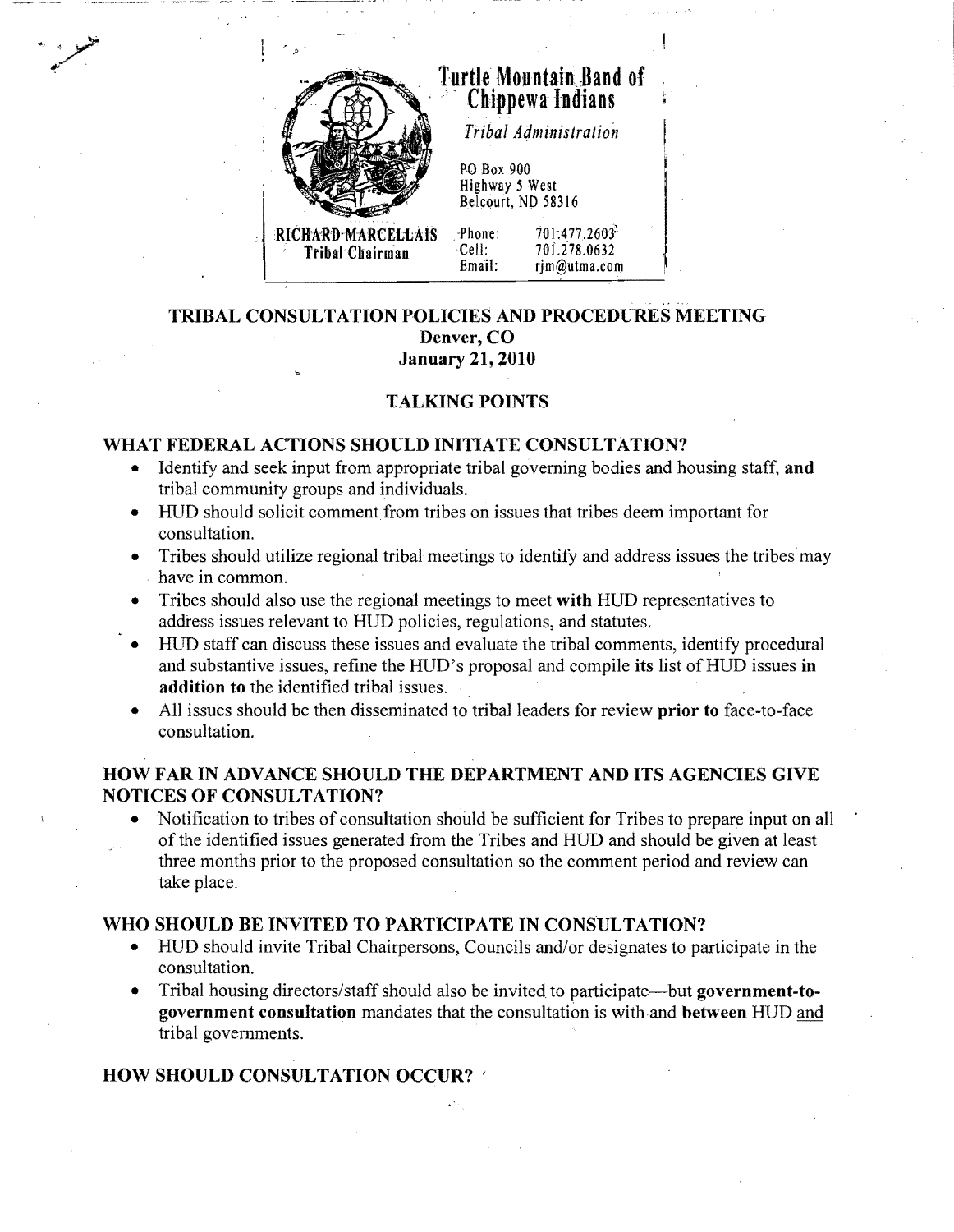- At least one national tribal consultation meeting should be held by HUD and tribal governments each year. .
- HUD should disseminate a letter to all federally recognized tribal governments regarding the HUD's proposed tribal consultation, and request their participation at least three months prior to the consultation. .

أفم

- At this same time, HUD should solicit comments from tribes to initiate the consultation process.
- A national summit can be planned and conducted for tribes and HUD to discuss the issues which are identified through the comment process.
- HUD should consult with tribal governments **prior** to taking any action that may potentially have substantial direct effects on federally recognized tribes; and in order to ensure that the rights of sovereign tribal governments are fully respected, all such consultations should include all identified issues so that tribal governments may evaluate for themselves the potential impact of HUD's proposed action(s).

#### **SHOULD TIMELINES BE CONSIDERED IN THE CONSULTATION PROCESSES?**

- Yes, timelines for consultation outreach will depend on the need to act quickly. For significant issues not less than 90 days should be observed for consultation process (notice of comment to tribes through face-to-face consultation).
- Review time line for final draft should be established; as well as for all HUD and tribal responses and decisions (generally acceptable at 30 or 60 days).
- However, mechanism to lessen time lines should be identified in the event the issue(s) need to be expedited.

#### **HOW** SHOULD FOLLOW-UP **CONSULTATION OCCUR?**

- Regional consultations should be held in all of HUD's regions to seek tribal input on the proposed consultation issues.
- HUD staff and a tribally appointed committee should meet to compile the comments received after the regional consultations and develop final draft.
- All final draft (recommendations) should be circulated to tribal leaders for review and comment.
- The final draft should note the issues raised by tribes, what issues HUD is studying related to consultation, and other matters.
- Once, HUD has reviewed the results of the consultations, it should make its decision(s) related to consultation; and notify tribes accordingly of the HUD decision.
- This notification should specifically include a discussion of the basis for the HUD decision, including public comments received and relationship to the concerns raised in consultation, **and** direction regarding method for eliciting further discussion and/or protest or appeal of the HUD decisions.

# HOW SHOULD THE DEPARTMENT COORDINATE AMONG ITS AGENCIES AS **WELL AS WITH OTHER FEDERAL DEPARTMENTS?**

The **primary focus** for consultation activities of HUD should be with individual tribal governments.